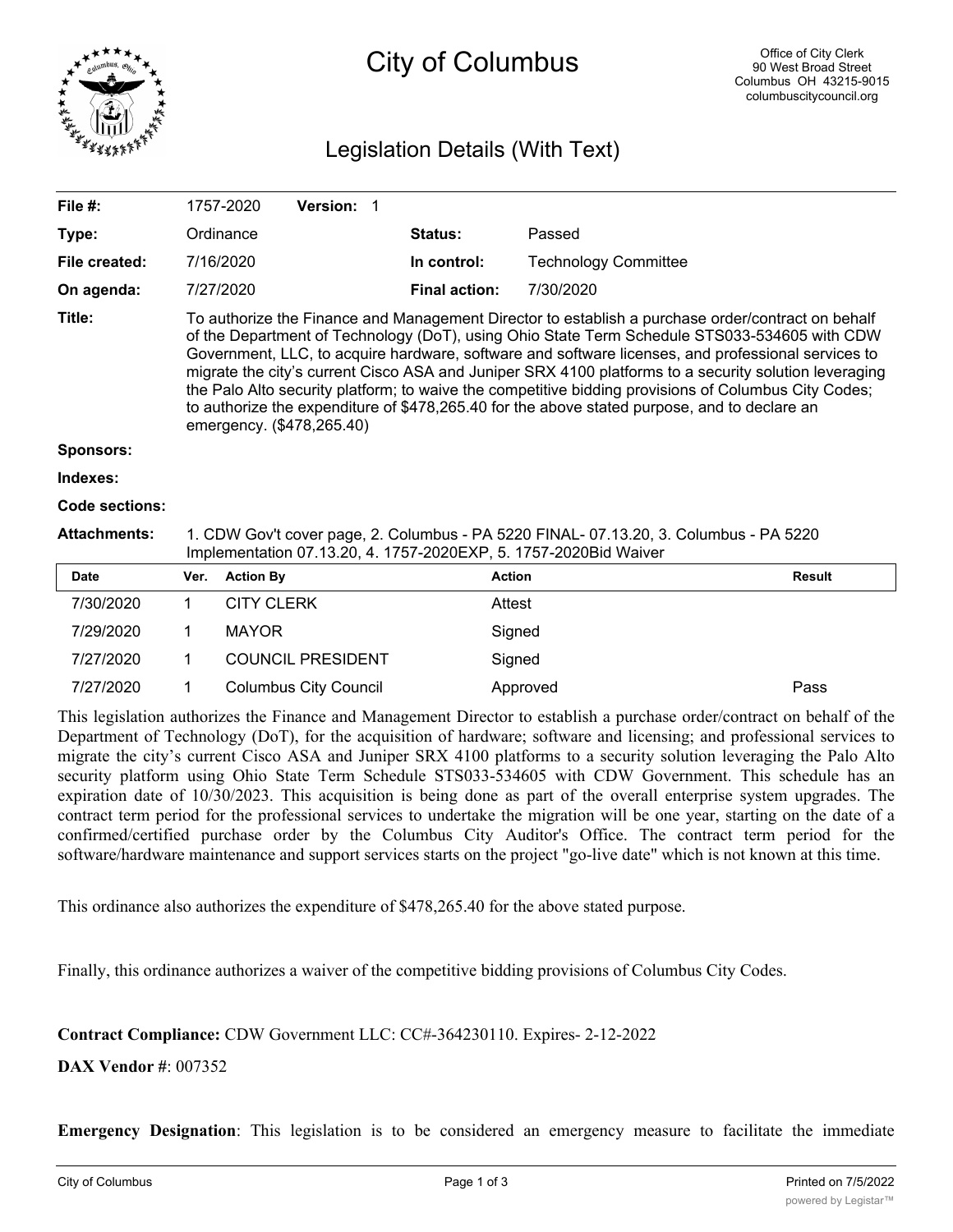#### **File #:** 1757-2020, **Version:** 1

acquisition of the goods and services noted above, so that important services can continue without interruption.

**FISCAL IMPACT:** This ordinance authorizes the expenditure of \$478,265.40 from existing appropriation and cash within the Information Services Capital Improvement Fund.

To authorize the Finance and Management Director to establish a purchase order/contract on behalf of the Department of Technology (DoT), using Ohio State Term Schedule STS033-534605 with CDW Government, LLC, to acquire hardware, software and software licenses, and professional services to migrate the city's current Cisco ASA and Juniper SRX 4100 platforms to a security solution leveraging the Palo Alto security platform; to waive the competitive bidding provisions of Columbus City Codes; to authorize the expenditure of \$478,265.40 for the above stated purpose, and to declare an emergency. (\$478,265.40)

**WHEREAS**, the Department of Technology has a need to acquire hardware, software and software licenses, and professional services to migrate the city's current Cisco ASA and Juniper SRX 4100 platforms to a security solution leveraging the Palo Alto security platform; and

**WHEREAS**, this ordinance authorizes the Finance and Management Director to establish a purchase order/contract on behalf of the Department of Technology (DoT), using Ohio State Term Schedule STS033-534605 with CDW Government, LLC to acquire hardware, software and software licenses, and professional services to migrate the city's current Cisco ASA and Juniper SRX 4100 platforms to a security solution leveraging the Palo Alto security platform; and

**WHEREAS**, the contract term period for the abovementioned professional services is one year, starting on the date of a confirmed/certified purchase order by the Columbus City Auditor's Office and one year from the project "go-live" date for the software/hardware maintenance and support services, which is not known at this time; and

**WHEREAS**, the Department of Technology requests waiver of relevant sections of Columbus City Codes pertaining to competitive bidding requirements in order to pursue the above-described actions; and

**WHEREAS**, this ordinance also authorizes the expenditure of \$478,265.40 for the above-mentioned purpose; and

**WHEREAS**, an emergency exists in the usual daily operation of the Department of Technology, in that it is immediately necessary to authorize the Finance and Management Director to establish a purchase order/contract on behalf of the Department of Technology (DoT), with CDW Government, LLC to migrate the city's current Cisco ASA and Juniper SRX 4100 platforms to a security solution so that important services can continue without interruption, for the immediate preservation of the public health, peace, property, safety, and welfare; **now, therefore:**

### **BE IT ORDAINED BY THE COUNCIL OF THE CITY OF COLUMBUS**

**SECTION 1.** That the Finance and Management Director is hereby authorized to establish a purchase order/contract on behalf of the Department of Technology (DoT), using Ohio State Term Schedule STS033-534605 with CDW Government, LLC, for the acquisition of hardware; software and licensing; and professional services to migrate the city's current Cisco ASA and Juniper SRX 4100 platforms to a security solution leveraging the Palo Alto security platform.

**SECTION 2**. That the term period for the abovementioned professional services is one year, starting on the date of a confirmed/certified purchase order by the Columbus City Auditor's Office and one year from the project "go-live" date for the software/hardware maintenance and support services, which is not known at this time

**SECTION** 3. That the expenditure of \$478,265.40, or so much thereof as may be necessary, is hereby authorized for the